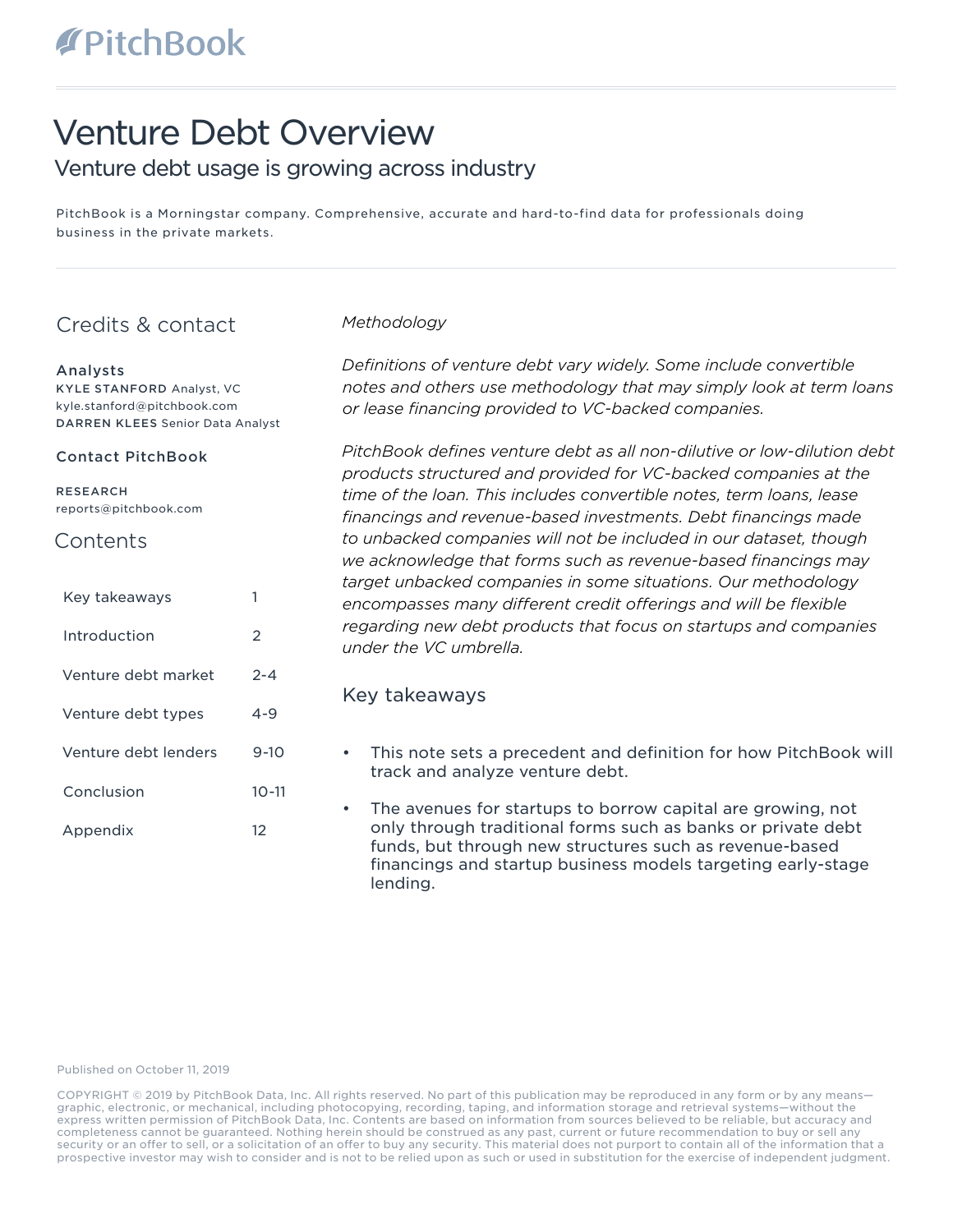# Introduction

Founders with ambitious aspirations need capital to scale, and the basis of VC investing has traditionally been equity financings. These investments offer startups relatively patient capital that is untied to immediate repayments, often with access to investor networks, operations support and advice. In return, VC investors enjoy limitless upside potential from their equity stake, actively seeking out high-growth companies that can eventually become dominant in an industry or create a completely new vertical. The trade-off for startups receiving VC financing is that an investor syndicate can take 20% or more of the total equity in the company each round, which dilutes equity for founders, employees and existing investors. That implicit cost can be expensive. High discount rates are needed to incentivize investors to take on uncertainty, but those discounted stakes could end up being worth hundreds of millions in the end.

Debt usage is not new to VC-backed companies. Equipment leasing and working capital financing have always favored debt usage over raising more equity. Today's venture debt goes beyond traditional use cases. Rising valuations are attached to loftier benchmarks that companies need to reach before the next round and competition for growth has moved the need for huge amounts of cash up the venture timeline. The evolution of the VC industry has enabled alternative forms of funding with space for growth. As a result, venture debt has seen increased adoption from startups at all stages of development in recent years.

# Venture debt market

Some estimates of the total size of the venture debt market run around 10% to 15% of the total VC capital invested during a given year. That would put US venture lending at around \$8 billion to \$12 billion per year since 2014. That value jumps even higher when we include last year, which saw VC deal value explode to an astronomical \$138.0 billion, though that is something of an outlier when compared with even the heightened totals of VC from the past decade. Other estimates have noted that debt components may be present in up to 40% of all VC deals—an average of more than 4,000 deals per year over the past six years.<sup>1</sup>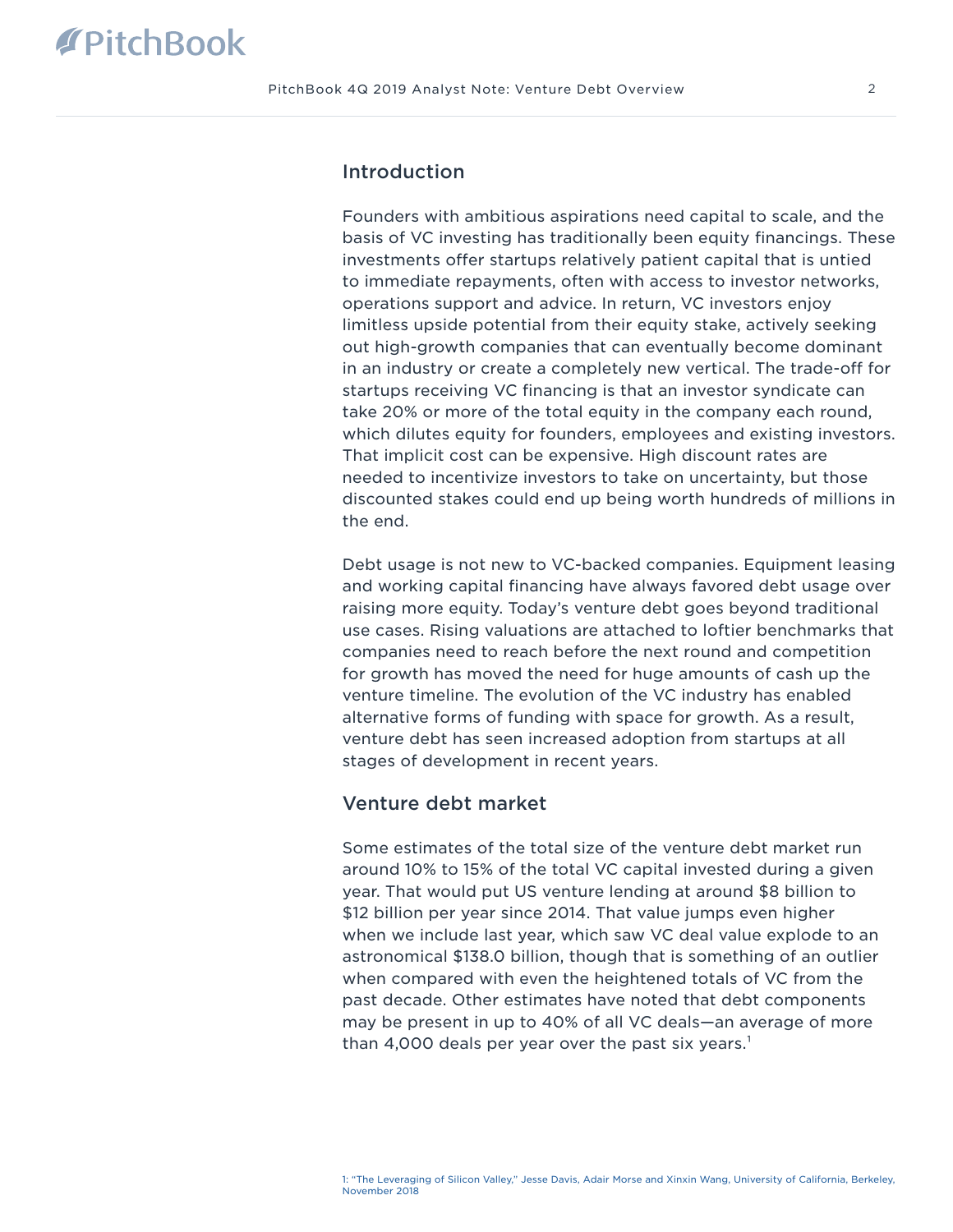

Estimated VC debt activity

Source: PitchBook | Geography: US

\*As of September 30, 2019

*Note: Debt estimates low (10% of VC deal value) and high (15% of VC deal value) derive from a combination of PitchBook data and non-PitchBook market estimates.²*

Loans targeted at VC-backed companies take on different terms than traditional Small Business Administration (SBA) loans due in part to how these debt products work in tandem with equity financing rounds to achieve growth. Lenders view venture lending differently not only because of the type of company receiving the loan, but also because of how risk is mitigated through methods unique to venture, such as using future equity rounds and a company's current VC investors as a backstop for losses. For the seemingly exceptional risk taken by lenders, it is estimated that the venture lending industry realizes just a 2.0% loss of capital.<sup>3</sup> As a comparison, roughly 17.4% of SBA loans awarded from 2006 to 2015 went into default, according to a study of SBA loan data.<sup>4</sup>

Debt can be used by startups to mitigate dilution, extend runway and balance working capital, but it is often an afterthought for much of the VC industry. Debt is overlooked because it is frequently used in conjunction with an equity financing. The headlines simply tout "a VC round of \$XXX million" no matter the balance of debt and equity used in the deal. Debt also includes an element of signaling risk and could make future investors reluctant to participate, as they may wonder why the company needed extra cash to hit their benchmark. This most likely accounts for the lower occurrence of debt financing announcements. However, negative stigmas toward debt may be shifting as debt becomes a more common method of financing with products developed specifically to supplement growth for VC-backed companies.

2: ["New Evidence on Venture Loans," Juanita Gonzalez-Uribe and William Mann, November 21, 2017](http://www.fmaconferences.org/Napa/2018/Papers/VL_Napa.pdf) 3: [Ibid.](http://www.fmaconferences.org/Napa/2018/Papers/VL_Napa.pdf) 4: ["1 in 6 Small Business Administration Loans Fail, Study Finds," Kevin Voigt and Caren Weiner Campbell,]( https://www.nerdwallet.com/blog/small-business/study-1-in-6-sba-small-business-administration-loans-fail/)  [NewWallet, October 3, 2017]( https://www.nerdwallet.com/blog/small-business/study-1-in-6-sba-small-business-administration-loans-fail/)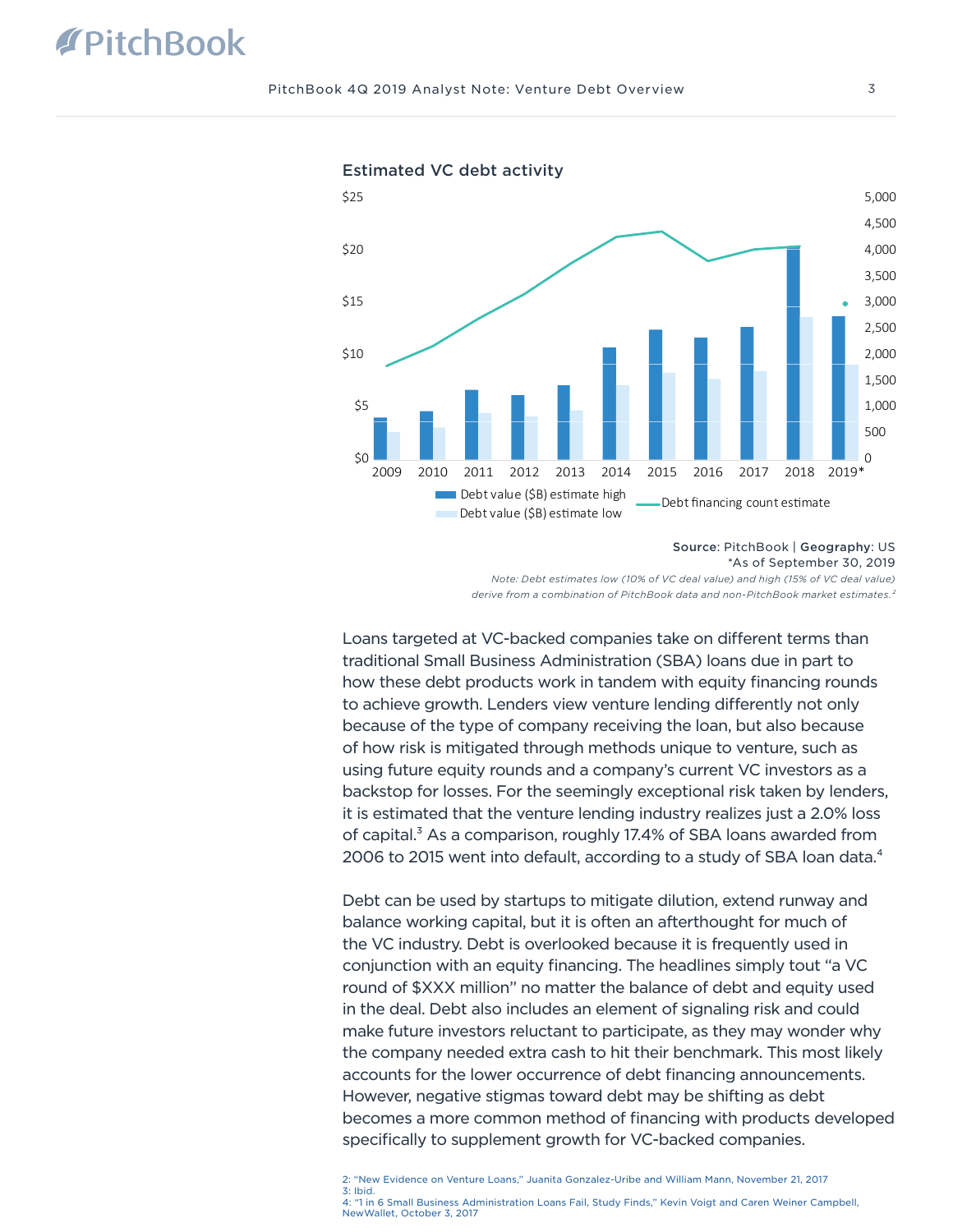For most lenders, startups constitute too risky of an investment. Most startups operate with high cash burn rates, mounting losses and uneven revenues that are difficult to forecast—if there are any at all. Many young companies don't possess much collateral to secure the loans, either, outside of their intellectual property. Similarly, and for many of the same reasons, debt is a risky form of capital for startups. Missing payments can snowball and create financial burden that could spell the end of the road for less robust businesses. Adding a monthly payment can put further strain on companies acquiring the cash needed to attain the high growth required to succeed, stunting a company's trajectory and causing the same problems that a loan sought to alleviate.

A handful of VC firms have been actively lending to startups for decades, but their growth has accelerated in recent years. Silicon Valley Bank, one of the major lenders to startups, currently has around \$10 billion in commercial loans outstanding to software, hardware and life sciences companies,<sup>5</sup> compared to less than \$4 billion in total commercial loans outstanding in 2009.<sup>6</sup> Hercules Capital, one of the largest business development companies focused on venture lending, holds a total of \$2.1 billion in debt investments,<sup>7</sup> when approximately 10 years ago the firm's debt investments totaled just around \$540 million.<sup>8</sup>

New forms of debt capital are coming to market as VC-backed startups look to squeeze more growth out of current equity funding reserves. While billion-dollar debt facilities for companies like The We Company (the parent company of WeWork) and debt tranches of mega-rounds drive recent loan value growth, this is not unlike how outsized equity deals have propelled VC financing figures to recent extremes. Stripe Capital is offering fixed fees, revenue-based payments and eligibility based solely on a company's history with Stripe, and BREX provides corporate credit cards to startups with fluctuating limits based on cash raised and spending patterns. Both lenders offer startups a financing avenue for growth at a cheaper cost than raising equity.

### Venture debt types

Venture debt providers have become increasingly flexible in the structure and terms of loans, with diverse constructions used for different industries and investment stages, and warrants helping mitigate the risk involved while allowing lenders to participate in the upside of a borrower's growth. This includes but is not limited to: convertible debt notes, term loans, monthly recurring revenue (MRR) lines of credit and/or revenue-based investment products

8: [Hercules Capital 10-K Filing, December 2008](http://investor.htgc.com/Cache/7509171.pdf)

<sup>5:</sup> [Silicon Valley Bank 10-Q Filing, August 9, 2019](https://ir.svb.com/static-files/3ad1c1ed-574c-4f3a-9bfd-2aa14cb31c9a)  6: [Silicon Valley Bank 10-K Filing, December 2009](https://ir.svb.com/static-files/5039c2e5-1e86-48b5-8f66-aae8f5b2c320)

<sup>7:</sup> [Hercules Capital 10-Q Filing, August 1, 2019](http://investor.htgc.com/Cache/399030769.PDF?O=PDF&T=&Y=&D=&FID=399030769&iid=4102290)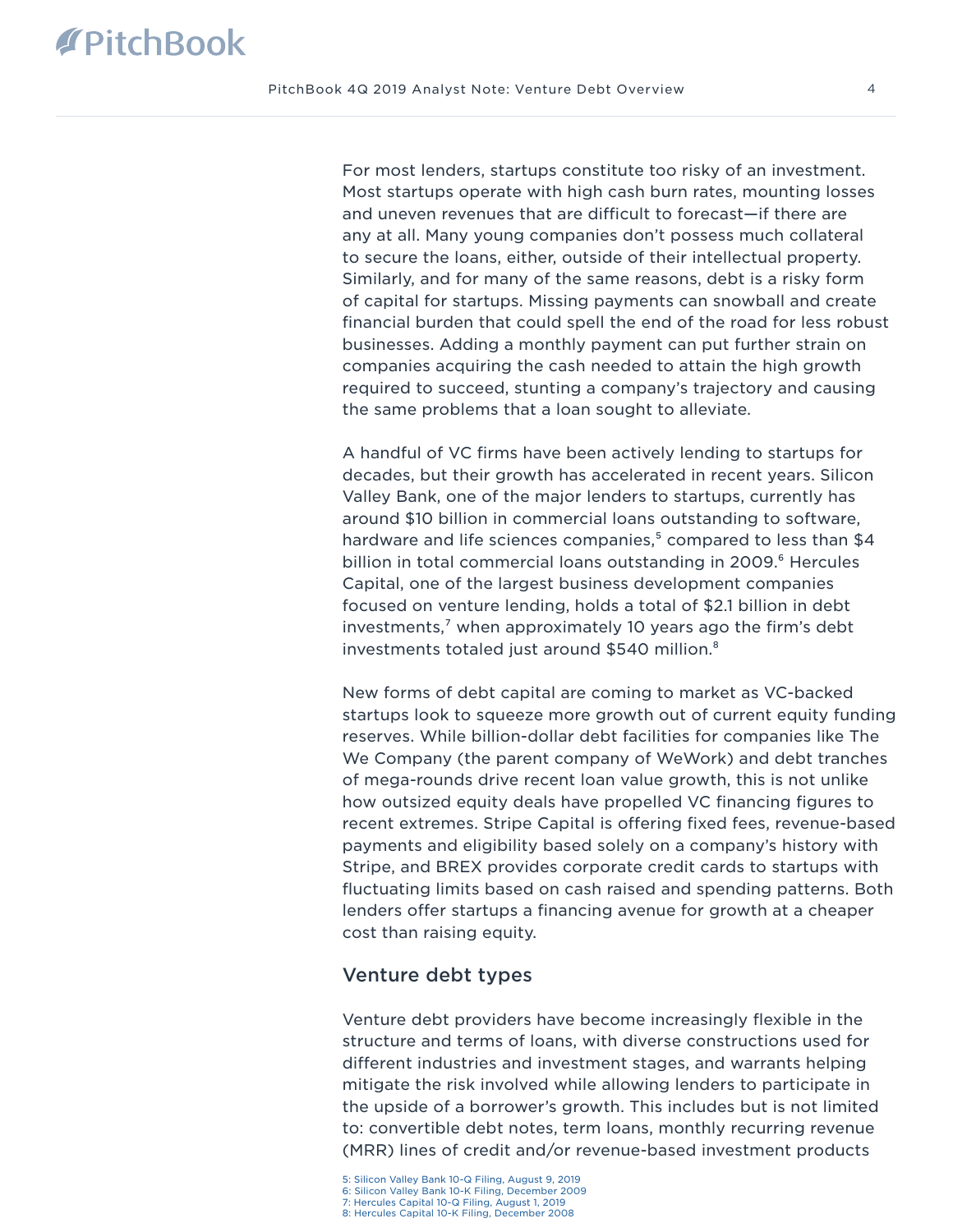acting unlike equity-based financings due to repayment terms or claims on future equity. These financings can be issued by angel investors, banks, tech banks or closed-end fund type lenders and, because the VC industry is continually evolving, we believe that debt structures will continue to develop accordingly. The following debt structures are commonly used. Some, such as revenue-based investing, have grown to develop novel niches within the overall ecosystem.

#### *Convertible notes*

Convertible notes act as a loan with little to no periodic interest payments, but with the principal amount (and often the interest accrued) converting to equity at the time of a future equity financing. The conversion is generally made at a discount between 10% and 25% to the price of the following equity round, the size of which may hinge on the length of time between the note issuance and the conversion event. These notes generally contain a maturity period, which can trigger a loan repayment (including interest) if no equity financing has been raised by the maturity date. Valuation caps can be put in place for the conversion so that holders of these notes can be sure they receive a large enough stake to make their high-risk investment worth it.<sup>9</sup> In a democratization move for the industry, several convertible note types have been developed and made useful for all investors.

- Simple Agreement for Future Equity (SAFE): SAFE is a type of convertible security developed by Y Combinator in 2013, and is now used industry wide. This agreement was designed to introduce a less complicated version of investment documents into the earliest stages of VC, allowing parties to subvert complex terms negotiations. There are several different SAFEs to use, including those that involve valuation caps, discounts and pro rata terms for the investor and the conversion of the note at a later date.
- Keep it Simple Security (KISS): Introduced by 500 Startups, KISS agreements are designed to save time. There is a debt type and an equity type of KISS agreement. The debt version includes an interest rate and a maturity date, while the equity type contains neither. Both types convert to equity under certain terms.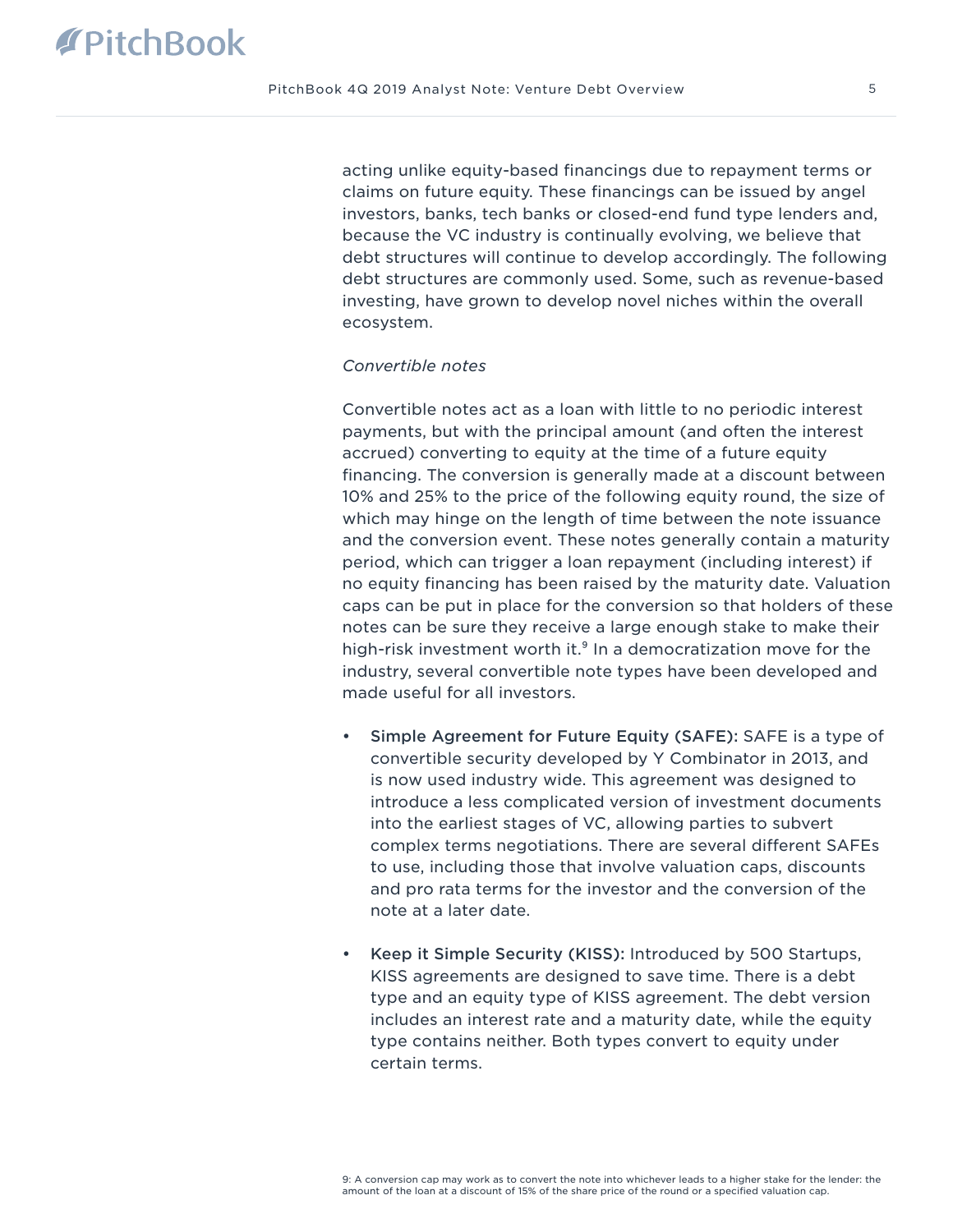*In recent news, Toptal, which raised a convertible note from Andreessen Horowitz and other investors, hasn't raised equity since receiving the note, creating a situation where no equity conversion can take place despite the company making around \$200 million in revenue.*

The main advantage of convertible notes is that they allow for quick and easy fundraising for the earliest-stage startups. Many VCbacked companies likely wouldn't be able to raise traditional debt instruments because of lack of revenue and/or a complete business model. Convertible notes are also designed to give investors protection for making a risky investment by providing a discounted stake on the next round and an option to recover the investment through a debt structure should the company not raise a further equity round. These notes may not carry voting or control rights that may be associated with the next equity rounds or liquidation preferences for shares after the note has converted.

#### Convertible debt with associated debt terms

| <b>Size</b>                                  | <b>Maturity</b><br>period                                                                 | Interest rate               | <b>Collateralization Fees</b> |      | <b>Covenants</b> | Lender<br>equity<br>coverage                    | <b>Typical</b><br>VC stage | <b>Typical</b><br>lender types |
|----------------------------------------------|-------------------------------------------------------------------------------------------|-----------------------------|-------------------------------|------|------------------|-------------------------------------------------|----------------------------|--------------------------------|
| Flexible<br>depending<br>on company<br>stage | 18-24 months<br>Convertible<br>securities without<br>a debt piece may<br>not have defined | Low, can be<br>around 1%-2% | None                          | None | None             | Conversion<br>discount on next<br>round picture | Angel &<br>seed stage      | Angels and VC<br>funds         |
|                                              | maturity period,<br>simply conversion<br>event triggers                                   |                             |                               |      |                  |                                                 |                            |                                |

Source: PitchBook | Geography: US

#### *Venture term loans*

Venture term loans are used by VC-backed companies for several reasons, including runway extension, acquisition financing, project financing, growth capital or equipment financing. They are often raised alongside an equity round or used as a bridge to reaching the next milestone and raising further equity. While terms of venture debt contracts are fluid depending on the agreement, typical construction includes a maturity period of three to five years. The shorter maturity period of venture loans is due to both the common growth trajectories of VC-backed companies (a company with exponentially growing revenues doesn't need a 10 year paydown term), as well as the standard equity raise path in which most companies are raising new equity financings every 18 months or so. These factors lessen the amount of necessary debt for a company's operations.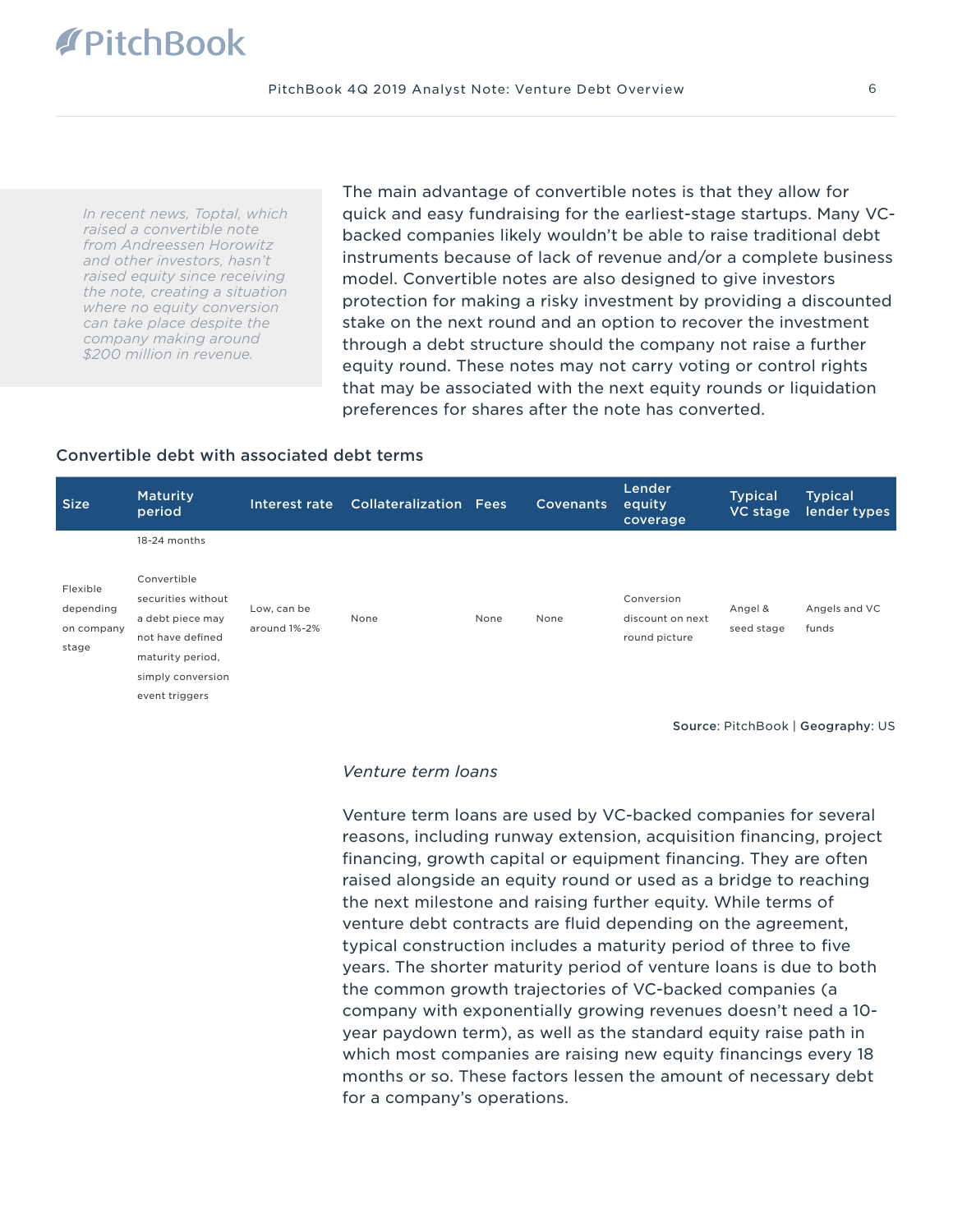Lenders also require a premium when issuing venture debt due to the inherent riskiness of lending to such young companies. Venture debt typically carries an interest rate based on the prime rate plus a percentage between 0.5% and 9.0% depending on the lender type, as well as possible fees for origination and contract completion. Total warrant coverage typically constitutes less than 20% of the overall loan amount.

Term loans encompass a wide range of use cases, but nondilution is featured in all of them. New equity is generally the most expensive form of raising capital for most startups and may take 20% or more of the company. If the company completes a successful exit down the line, that 20% stake will be worth many multiples more than what the company received in return. Dilution for founders and early investors can severely hurt returns in the long run, which has become especially true in today's market where companies tend to stay private longer and raise frequent larger rounds. A severe down round due to missed growth targets set out at the previous round may end up wiping out much of a founder's equity altogether. Taking on term loan debt may dilute the company equity less than 1% in total, making debt financing attractive to founders that want to keep control of their company.

| <b>Size</b> | <b>Maturity</b><br>period | Interest rate | <b>Collateralization Fees</b> |               | <b>Covenants</b> | Lender<br>equity<br>coverage | <b>Typical</b><br>VC stage | <b>Typical</b><br>lender types |
|-------------|---------------------------|---------------|-------------------------------|---------------|------------------|------------------------------|----------------------------|--------------------------------|
| 30%-50%     |                           | From banks:   |                               |               |                  |                              |                            |                                |
|             |                           | Prime rate +  |                               |               |                  |                              |                            |                                |
| of previous |                           | $0 - 4%$      |                               | $1% - 2%$     |                  | Warrant                      |                            | Banks and                      |
| equity      | 3-5 years                 |               | Assets and/or                 | origination   | Generally        | coverage, 5%-20%             | Early stage                | venture debt                   |
| round for   |                           | From funds:   | intellectual property         | $0 - 3%$ exit | none             | of loan size                 | to late stage              | funds                          |
| early-stage |                           | Prime rate +  |                               |               |                  |                              |                            |                                |
| startups    |                           | 5%-9%         |                               |               |                  |                              |                            |                                |

# Term loan with associated debt terms

Source: PitchBook | Geography: US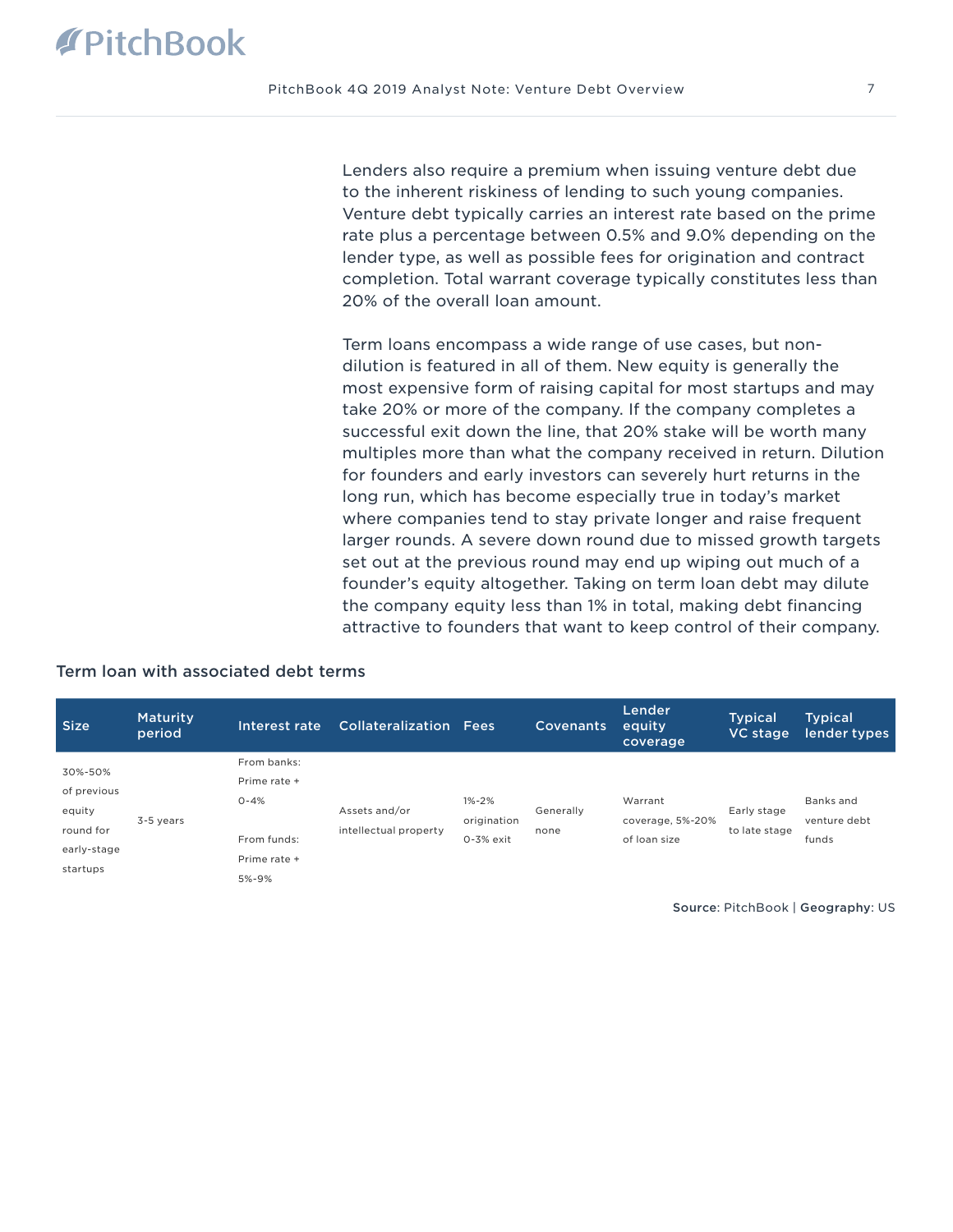#### *Revenue-based investment products*

Revenue-based investment products are a form of debt gaining traction in part due to the proliferation of recurring revenue business models. The model of these loans is just as the name suggests—repayments are tied to monthly revenues of the borrowers, rather than being made on typical amortized payment schedule. The loan terms may also include a cap on the total amount paid by the borrower, generally between 1.3x and 2.5x the principal amount of the loan.<sup>10</sup> This leads to two basic scenarios: the cap is hit before the maturity date, effectively terminating the contract, or the loan matures below the cap and triggers a balloon payment to make up the difference. The revenue-based structure reduces payment risk from a company and the ultimate price cap on the loan allows the lender to model out returns for their fund. Because revenues are the main determinant of creditworthiness, this structure lowers risk for the lender by making financial metrics available to inform a credit decision.

The seed stage has gone through one of the more drastic changes throughout the VC lifecycle and opened a place for revenuebased debt investments to take hold. As stated in a [recent note,](https://files.pitchbook.com/website/files/pdf/3Q_2019_PitchBook_Analyst_Note_The_Emergence_of_Pre_Seed.pdf) cloud infrastructure and the commoditization of tech services has decreased the cost to start and scale a business, helping some companies to achieve revenues prior to raising outside funding and creating new opportunities for young companies to raise capital beyond venture. VC comes with the inherent need to grow and reach milestones to raise more capital and fuel more growth. The structure of debt allows young companies that have realized revenues to determine their path to growth, or simply kick off VC fundraising further down the road.

Revenue-based investments made before an initial VC round have grown while angel and seed financings have slowed across the US. The direct correlation of these may be difficult to determine, but it is likely that many companies that receive revenue-based debt financings are also those that would have, until recently, raised seed equity financing.<sup>11</sup> The bifurcation of early-stage VC will continue to open a window for these revenue-based investment products to take hold. Though these loans favor companies with strong and predictable revenue streams, they also allow startups with choppy revenue models to access non-dilutive financing.

10: A \$1 million loan with a 2x cap will pay out \$2 million to the lender by the end of the contract, no matter if it is repaid at or before the maturity date. 11: Revenue-based investments made to companies that are not yet VC-backed will not show up in PitchBook venture debt datasets.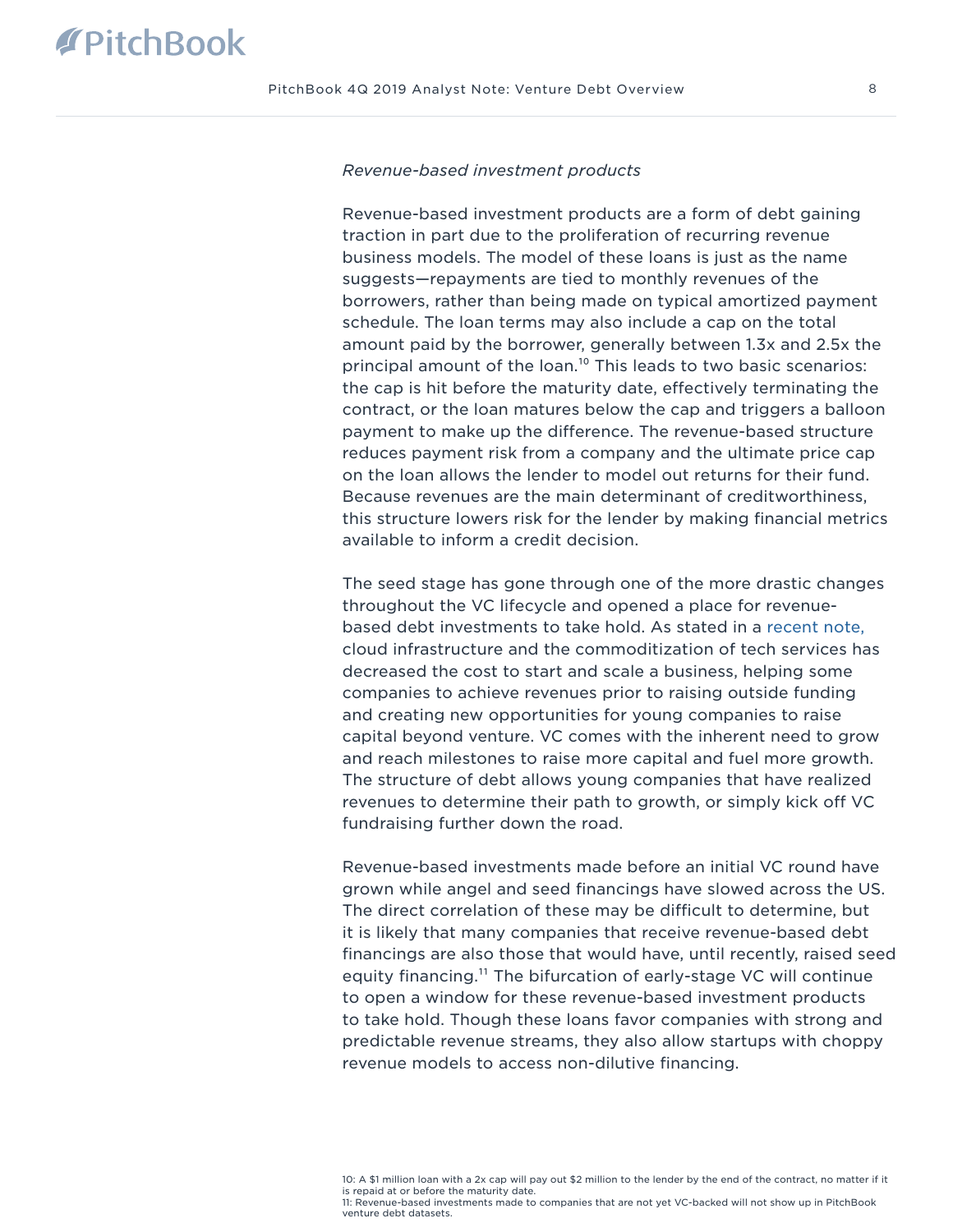#### Revenue-based financing with associated debt terms

| Size         | <b>Maturity</b><br>period | Interest rate | <b>Collateralization Fees</b> |      | Covenants | Lender<br>equity<br>coverage | <b>Typical</b><br>VC stage | <b>Typical</b><br>lender types |
|--------------|---------------------------|---------------|-------------------------------|------|-----------|------------------------------|----------------------------|--------------------------------|
| Based on     |                           |               |                               |      |           |                              |                            |                                |
| monthly      |                           |               |                               |      |           |                              |                            |                                |
| revenue      | 3-5 years                 | $1.3x - 2.5x$ | Assets and/or                 | None | None      | None                         | Pre-VC                     | Specialized debt               |
| requirements |                           | repayment cap | intellectual property         |      |           |                              |                            | funds                          |
| or a fixed   |                           |               |                               |      |           |                              |                            |                                |
| amount       |                           |               |                               |      |           |                              |                            |                                |

Source: PitchBook | Geography: US

# Venture debt lenders

The unique requirements of venture debt obligate investors to have higher risk tolerance than similar commercial lenders. Banks, traditional VC investors, large business development corporations and angel and seed-stage investors all participate in venture lending, but each serves a different role within the industry.

Banks' ability to lend up and down the lifecycle provides the capacity to reduce risk in their loan portfolio by bringing on the borrowers as banking clients and shifting the growing company's future banking revenues directly into their balance sheets. This not only provides additional revenue streams for the future, it allows the bank to monitor its investment by tracking deposit accounts of the borrowing company and determine if any financial covenants have been breached. It also allows the banks to lend at a lower interest rate than venture debt funds, a benefit passed on to borrowers. Specialty banks such as Silicon Valley Bank and Bridge Bank work with borrowers throughout the VC lifecycle, while large banks such as Wells Fargo and Bank of America typically enter the venture lending scene later in a company's maturity.

Private debt funds have found their own ways to succeed in venture debt. According to a [recent note](https://files.pitchbook.com/website/files/pdf/PitchBook_1Q_2018_Analyst_Note_Private_Debt_Performance_Warrants_A_Closer_Look.pdf), 10-year horizon IRRs for venture debt funds was 8.2% as of 2018, and over \$1 billion was raised by venture debt-focused vehicles globally YTD, already the second highest total in the past decade. That sum may seem paltry compared to overall VC fundraising, but venture debt funds are just a fraction of the total lending market. Banking regulations have helped open a window for these types of lenders, as increased requirements for company liquidity and limits on equity exposure for banks has allowed private funds to access opportunities that banks monopolized in the past. Western Technology Investment (WTI), which has closed over \$1 billion for venture debt funds since 2010, has become one of the most active venture debt investors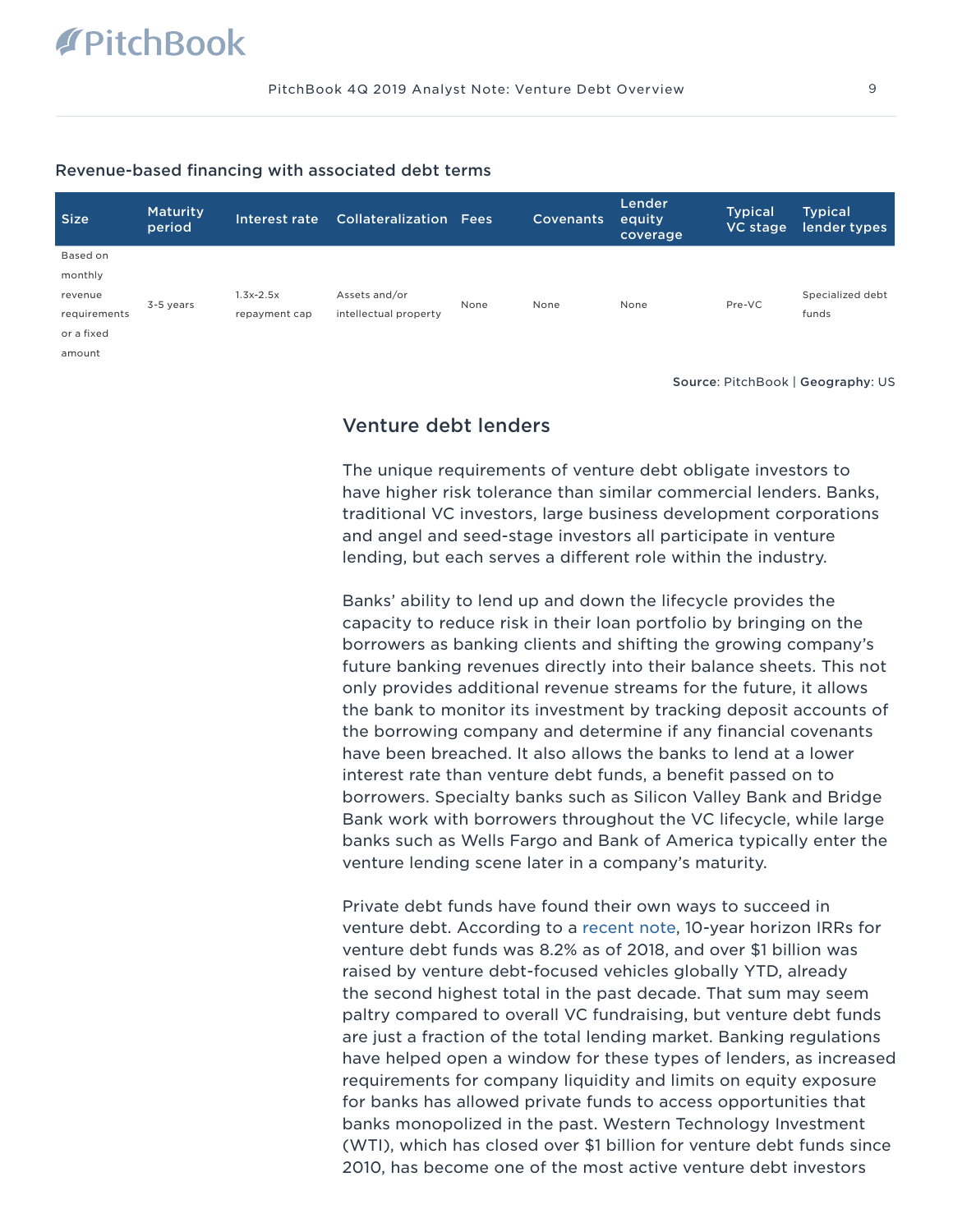with a portfolio that includes Jet, Allbirds and Stitch Fix. As a business development company, WTI can also invest in equity securities, though certain funds only allow up to 10% of the total capital in the vehicles investments to be used in equity financings.<sup>12</sup> These equity deals, along with warrants acquired in loan deals, serve to bolster the fund's risk-return profile, as well as participate in the upside potential for their investment past any warrant coverage they receive.

Angel and seed investors and traditional VC fund investors use debt services to close deals quickly. Often these investors participate in convertible note offerings, and, especially on latestage deals, could be current investors in the borrowing company. Rather than raising debt from a lender with interest repayments, a convertible note keeps interest aligned within the company and extends the runway to the next equity round so each party can benefit from a higher valuation. In addition, a convertible note adds extra protections for the investors in the event the company is still not able to reach the required benchmarks for a future equity round.

### **Conclusion**

Debt has grown within VC for several reasons. The overall size of the venture industry has exploded over the past decade. VC fundraising has surpassed \$30 billion each of the past five years, with more than \$20 billion raised so far in 2019. VCs have completed an average of more than 10,200 deals each year since 2014—more than double the average of deals completed from 2006 to 2010—and venture debt's use cases alongside equity financings has allowed it to rise with the larger VC industry. Cheaper debt becomes an intriguing opportunity as an increase in round sizes puts continued strain on founder and early investors' stakes, which has aided in the growing use of debt within the broader venture ecosystem.

Equity is ensconced as the most common venture financing option, but debt can further disrupt the traditional venture model. Especially at the earliest stages of VC, debt products have become a viable option of financing to further push out the first rounds of VC. We have seen the median age of companies at the time of their first financing grow from a decade-low of 1.3 years in 2012 to a decade high of 2.0 through 3Q 2019. Cloud services and SaaS businesses are largely seen as the major contributors of this trend, but accessibility to debt financing solutions for young companies is a likely contributor.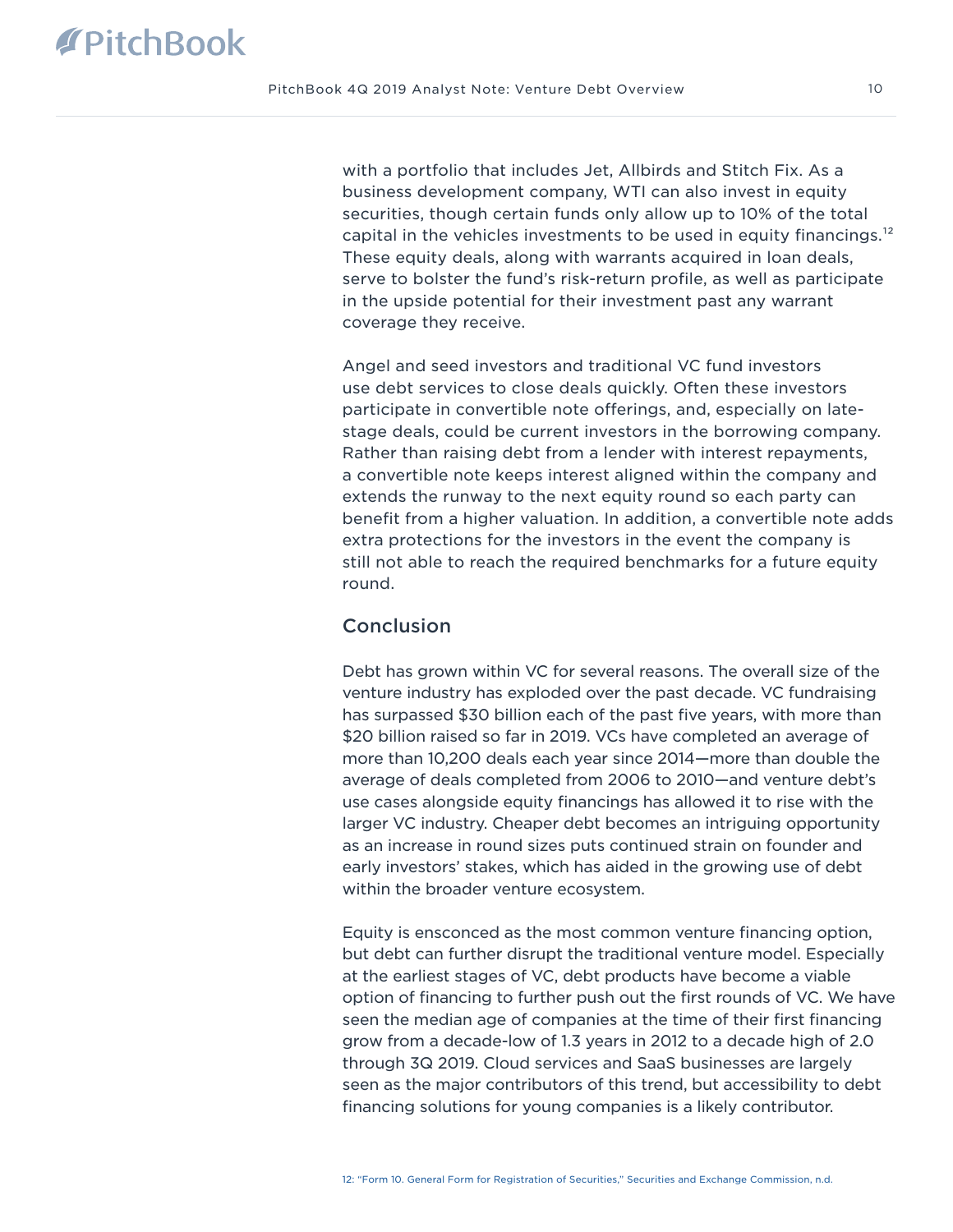The further evolution of VC will continue to allow alternative investment products to play roles in the financing of startups and early-stage companies. We believe that debt provided to VCbacked companies will continue to increase as a mechanism for growth up and down the venture lifecycle. However, comparing future debt growth to a time in which the overall industry is at its largest is difficult. A downshift in activity by VC firms may also cause lenders to lessen their exposure to a slowing venture market. Although the bull market trudges on, a recession of some variety is expectedly around the corner.

The amount of venture loans declined dramatically after the dotcom bust. Only in recent years—after the global financial crisis has venture lending found more stable footing. Revenue-based investments will likely be pressured by contracting revenues from borrowing companies should a recession materialize, and they will face increased repayment risk. Direct lenders will also likely tighten lending standards and recede from more risky investments. Strong revenues and other key performance metrics will become an even more material piece of determining credit worthiness for startups, but the implied agreement between lenders and VCs will keep losses low relative to traditional commercial loans.

No matter the overall state of the market, the non-dilutive properties of debt will make it a sought-after financing strategy of growth for entrepreneurs despite the risks associated.